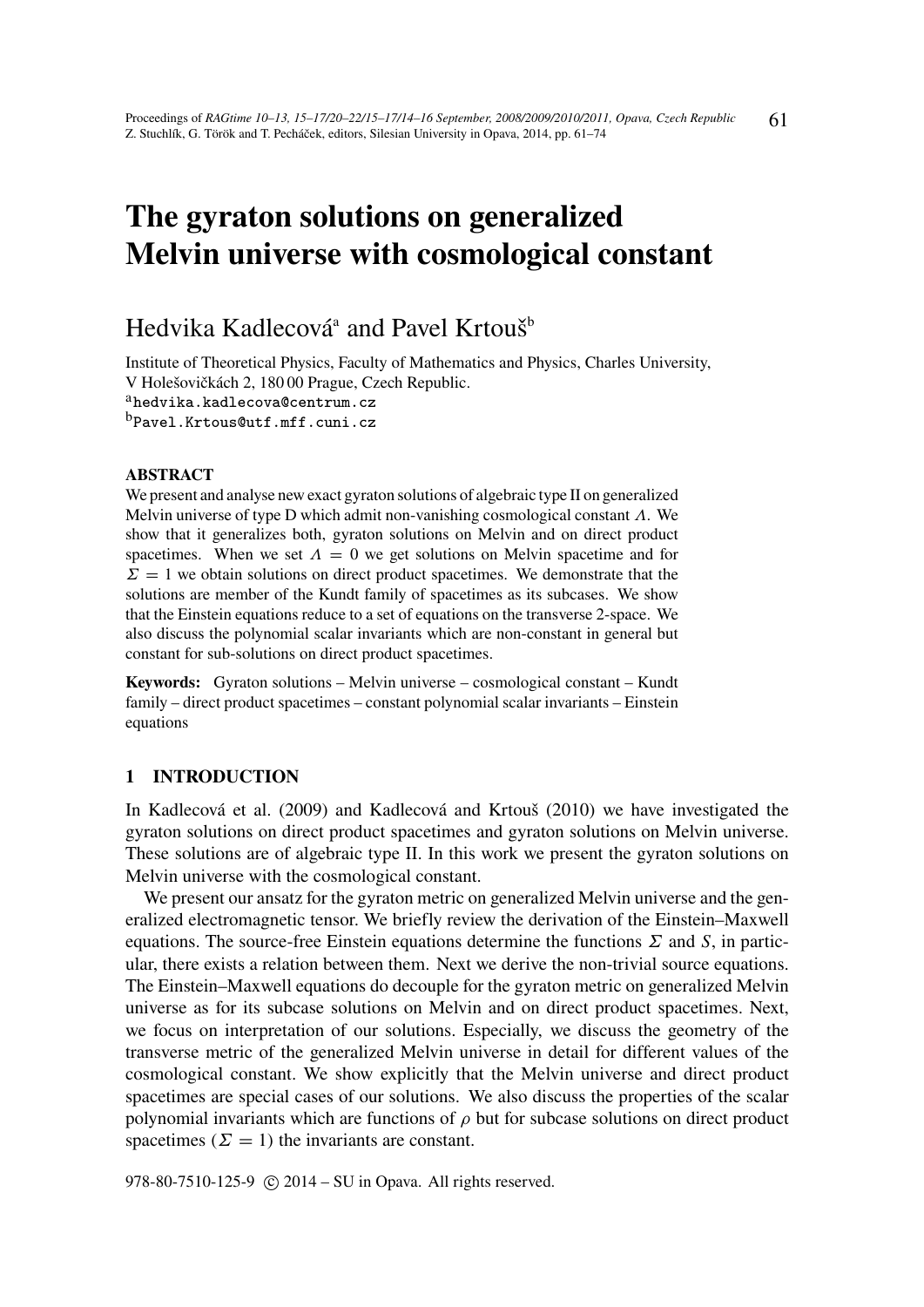### 2 THE ANSATZ FOR THE GYRATONS ON GENERALIZED MELVIN UNIVERSE

The ansatz for the gyraton metric on the generalized Melvin spacetime is the following,

$$
\mathbf{g} = -2\Sigma^2 H \, \mathrm{d}u^2 - \Sigma^2 \, \mathrm{d}u \vee \mathrm{d}v + \mathbf{q} + \Sigma^2 \mathrm{d}u \vee \mathbf{a} \,,\tag{1}
$$

where we have introduced the 2-dimensional transversal metric **q** on transverse spaces  $u, v =$ constant as

$$
\mathbf{q} = \Sigma^2 \, \mathrm{d}\rho^2 + \frac{S(\rho)^2}{\Sigma^2} \, \mathrm{d}\phi^2 \,. \tag{2}
$$

We have assumed that the metric (1) belongs to the Kundt class of spacetimes and that the transversal metric q has one Killing vector  $\mathcal{L}_{\partial/\partial \phi} q = 0$ . The metric (1) represents gyraton propagating on the background which is formed by generalized Melvin spacetime. The metric (1) generalizes only the transversal metric therefore the algebraical type is II as for the gyraton on the Melvin spacetime Kadlecová and Krtouš (2010), the NP quantities are listed in Kadlecová (2013).

We have generalized the transversal metric for the Melvin universe by assuming general function  $S = S(\rho)$  instead of the simple coordinate  $\rho$  in front of the term  $d\phi^2$ , see Kadlecová and Krtouš (2010). We will show that these general functions  $\Sigma(\rho)$  and  $S(\rho)$  are determined by the Einstein–Maxwell equations and have proper interpretation. The presence of cosmological constant  $\Lambda$  is not allowed for the solution on pure Melvin background Kadlecová and Krtouš (2010).

The transverse space is covered by two spatial coordinates  $x^i$  ( $i = \rho, \phi$ ) and it is convenient to introduce suitable notation on it, technical details can be found in Kadlecová (2013). The function  $H(u, v, x)$  in the metric (1) can depend on all coordinates, but the functions  $a(u, x)$  are *v*-independent.

The derivation of the Einstein–Maxwell equations is almost identical with the previous paper Kadlecová and Krtouš (2010) therefore we will describe the derivation of Einstein– Maxwell equations very briefly.

The metric should satisfy the Einstein equations with cosmological constant  $\Lambda$  and with a stress-energy tensor generated by the electromagnetic field of the background Melvin spacetime  $T^{EM}$  and the gyratonic source  $T^{gyr}$  as<sup>1</sup>

$$
\mathbf{G} + \Lambda \mathbf{g} = \varkappa \left( \mathbf{T}^{\text{EM}} + \mathbf{T}^{\text{gyr}} \right). \tag{3}
$$

We assume the electromagnetic field is given by

$$
\mathbf{F} = E \, \mathrm{d}v \wedge \mathrm{d}u + \frac{B}{\Sigma^2} \boldsymbol{\epsilon} + \mathrm{d}u \wedge (E \, \mathbf{s} - B * (\mathbf{s} - \mathbf{a})), \tag{4}
$$

 $\alpha = 8\pi G$  and  $\varepsilon_0$  are gravitational and electromagnetic constants. There are two general choices of geometrical units: the gaussian with  $x = 8\pi$  and  $\varepsilon_0 = 1/4\pi$ , and SI-like with  $x = \varepsilon_0 = 1$ .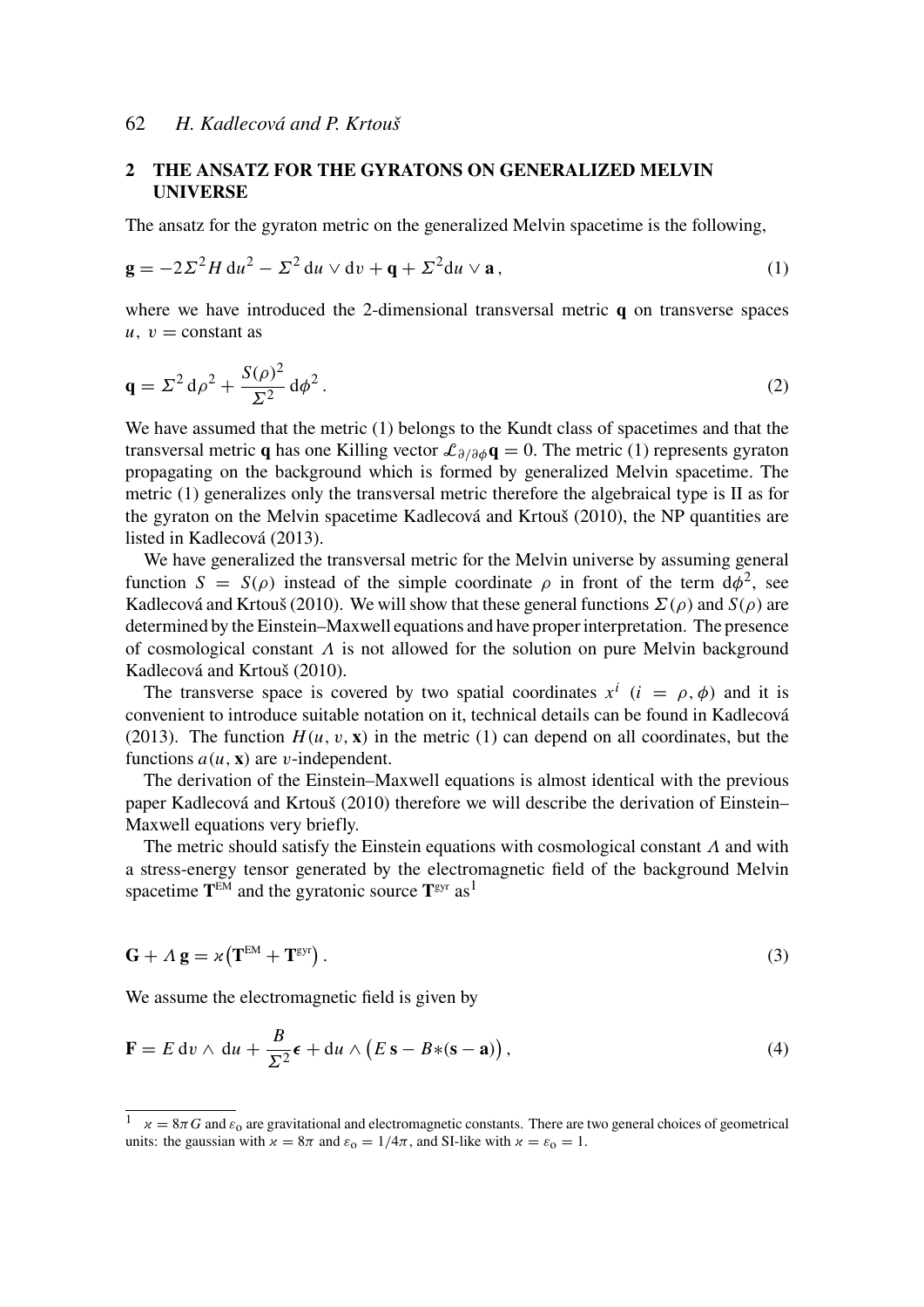where *E* and *B* are parameters of electromagnetic field. The self-dual complex form of the Maxwell<sup>2</sup> tensor is

$$
\mathcal{F} = \mathcal{B}\left(\mathrm{d}v \wedge \mathrm{d}u - \frac{i}{\Sigma^2}\epsilon + \mathrm{d}u \wedge \left[s + i*(s - a)\right]\right),\tag{5}
$$

for details see Kadlecová and Krtouš (2010).

We have denoted the complex constant  $B = E + iB$ , and we have introduced a constant  $\varrho_{EM}$ ,

$$
\varrho_{EM} = \frac{\varkappa \varepsilon_0}{2} \left( E^2 + B^2 \right). \tag{6}
$$

We define the gyratonic matter only on a phenomenological level as

$$
\chi \mathbf{T}^{\text{gyr}} = j_u \, \mathrm{d}u^2 + \mathrm{d}u \vee \mathbf{j} \,, \tag{7}
$$

where the source functions  $j_u(v, u, x)$  and  $j(v, u, x)$ . We assume that the gyraton stressenergy tensor is locally conserved,

$$
\nabla \cdot \mathbf{T}^{\text{gyr}} = 0. \tag{8}
$$

To conclude, the fields are characterized by functions  $\Sigma$ , *S*, *H*, **a**, and **s** which must be determined by the field equations and the gyraton sources  $j<sub>u</sub>$  and **j** and the constants  $E$  and *B* of the background electromagnetic field are prescribed.

#### 3 THE EINSTEIN–MAXWELL FIELD EQUATIONS

First, we will start to solve the Maxwell equations, it is sufficient to calculate the cyclic Maxwell equation for the self-dual Maxwell tensor (5)

$$
0 = d\mathcal{F} = \mathcal{B}\left\{\partial_v\big(s + i*(s-a)\big) \, dv \wedge du \wedge dx - \big[\text{rot}\,s + i\, \text{div}(s-a)\big] \, du \wedge \epsilon\right\}.
$$
 (9)

From the real part we immediately get that the 1-forms  $\bf{s}$  is  $v$ -independent, and rotation free rot  $s = 0$ . From imaginary part it follows that the 1-form **a** is also independent and it satisfies div( $\mathbf{s} - \mathbf{a}$ ) = 0.

#### 3.1 The trivial Einstein–Maxwell equations – determining the function  $\Sigma$  and  $S$

Next we will derive the Einstein–Maxwell equations from the Einstein tensor and the electromagnetic stress-energy tensor, which are listed in Kadlecová (2013).

First we will solve the equations which are source free and we will be able to determine the analytic formula for the functions  $\Sigma$  and  $S$ .

<sup>&</sup>lt;sup>2</sup> We will follow the notation of Stephani et al. (2003). Namely,  $\mathcal{F} \equiv \mathbf{F} + i \star \mathbf{F}$  is complex self-dual Maxwell tensor, where the 4-dimensional Hodge dual is  $\star F_{\mu\nu} = \varepsilon_{\mu\nu\rho\sigma} F^{\rho\sigma}/2$ . The self-dual condition reads  $\star \mathcal{F} = -i \mathcal{F}$ . The orientation of the 4-dimensional Levi–Civita tensor is fixed by the sign of the component  $\varepsilon_{vu\rho\phi} = S\Sigma^2$ . The energy-momentum tensor of the electromagnetic field is given by  $T_{\mu\nu} = \varepsilon_0 \mathcal{F}_{\mu}^{\rho} \overline{\mathcal{F}}_{\nu\rho}/2$ .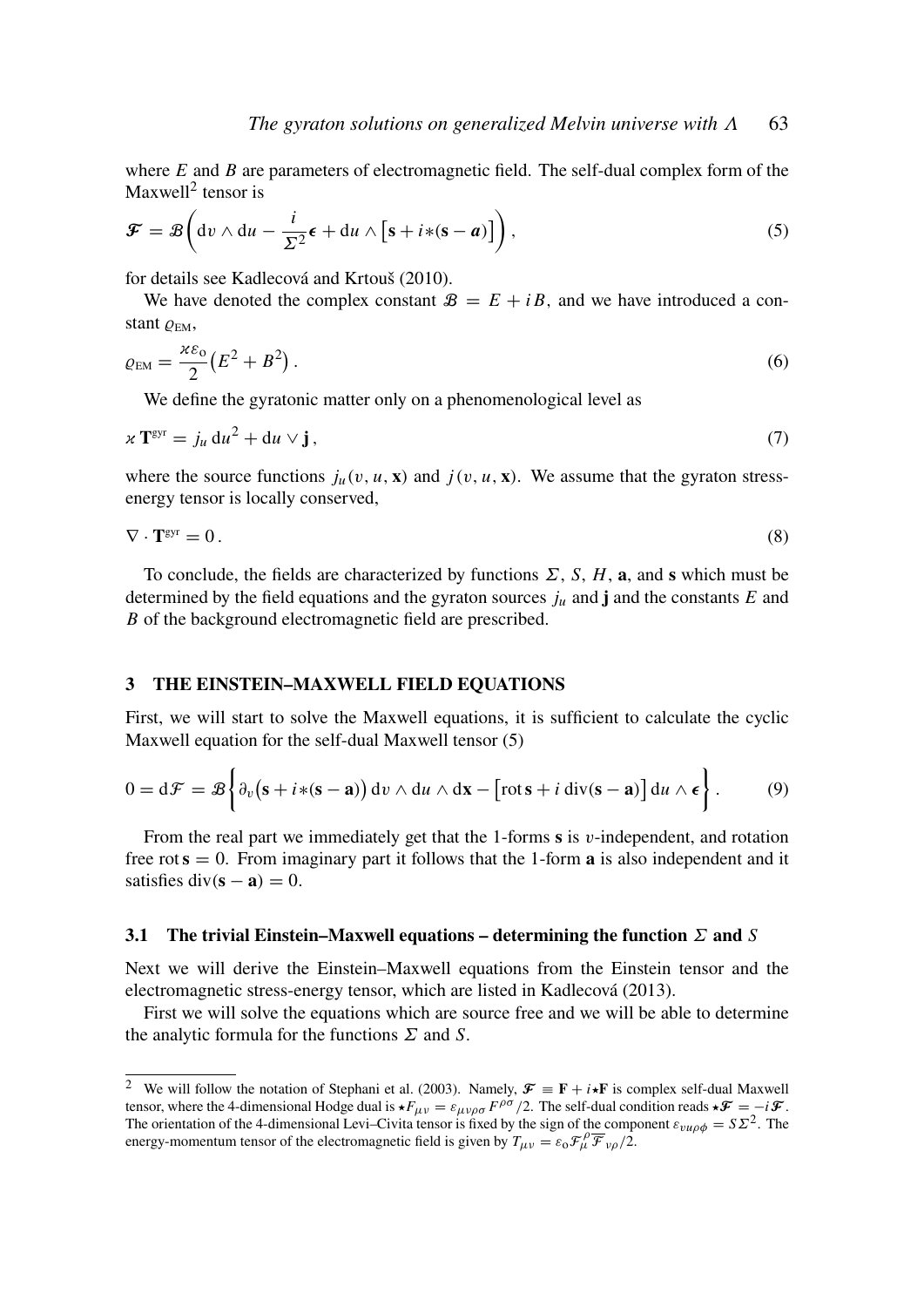The first equation we obtain from the v*u*-component,

$$
-\frac{(\Sigma_{,\rho})^2}{\Sigma^2} + 2\frac{\Sigma_{,\rho}}{\Sigma}\frac{S_{,\rho}}{S} - \frac{S_{,\rho\rho}}{S} = \Lambda\Sigma^2 + \frac{\varrho_{\text{EM}}}{\Sigma^2},\tag{10}
$$

the next two equations we get from the transverse diagonal components  $\rho \rho$  and  $\phi \phi$ ,

$$
-\frac{(\Sigma_{,\rho})^2}{\Sigma^2} + 2\frac{\Sigma_{,\rho}}{\Sigma}\frac{S_{,\rho}}{S} + \partial_v^2 H = -\Lambda\Sigma^2 + \frac{\varrho_{EM}}{\Sigma^2},\tag{11}
$$

$$
-\frac{(\Sigma_{,\rho})^2}{\Sigma^2} + 2\frac{\Sigma_{,\rho\rho}}{\Sigma} + \partial_v^2 H = -\Lambda \Sigma^2 + \frac{\varrho_{\text{EM}}}{\Sigma^2}.
$$
 (12)

When we compare the equation (11) and (12) we immediately get the relation between the functions  $\Sigma$  and  $S$ , as  $\Sigma_{,\rho} S_{,\rho}/S = \Sigma_{,\rho\rho}$ , and thus we are able to determine their explicit relation ( $\Sigma_{,\rho} \neq 0$ ) as

$$
\Sigma_{,\rho} = \gamma S \,,\tag{13}
$$

where  $\gamma$  is an integration constant.

After substituting the relation (13) into Eq. (10) then we get equation

$$
-\frac{(\Sigma_{,\rho})^2}{\Sigma^2} + 2\frac{\Sigma_{,\rho\rho}}{\Sigma} + \frac{\Sigma_{,\rho\rho\rho}}{\Sigma_{,\rho}} = \Lambda\Sigma^2 + \frac{\varrho_{\text{EM}}}{\Sigma^2},\tag{14}
$$

which will be useful later.

To determine the function  $H$  it is useful to substitute (13) into the Eq. (12) and then multiply it by  $\Sigma/2\Sigma_{,\rho}$ , we get

$$
\frac{1}{2} \left( \partial_v^2 H \right)_{,\rho} \frac{\Sigma}{\Sigma_{,\rho}} - 2 \frac{\Sigma_{,\rho\rho}}{\Sigma} + \frac{\left( \Sigma_{,\rho} \right)^2}{\Sigma^2} + \frac{\Sigma_{,\rho\rho\rho}}{\Sigma_{,\rho}} = -\Lambda \Sigma^2 - \frac{\varrho_{\text{EM}}}{\Sigma^2} \,. \tag{15}
$$

Now, we add the Eq. (10) to (15) and obtain,  $(\partial_v^2 H)_{,\rho} \Sigma / 2\Sigma_{,\rho} = 0$ , then for  $\Sigma_{,\rho} \neq 0$  we can write that  $\partial_v^2 H = -\alpha$ , where  $\alpha$  is a constant.

Thus the metric function *H* has a structure

$$
H = -\frac{1}{2}\alpha v^2 + g v + h\,,\tag{16}
$$

where we have introduced v-independent functions  $g(u, x)$  and  $h(u, x)$ .

In the following we want to determine an analytical expression for  $\Sigma$ , in order to do that we substitute the result (16) into (12),

$$
2\frac{\Sigma_{,\rho\rho}}{\Sigma} - \frac{\left(\Sigma_{,\rho}\right)^2}{\Sigma^2} = -\Lambda\Sigma^2 + \frac{\varrho_{\text{EM}}}{\Sigma^2} + \alpha\,. \tag{17}
$$

When we add the expression (14) to (17), we obtain that

$$
\Sigma_{,\rho\rho\rho} = -2\Lambda \Sigma^2 \Sigma_{,\rho} + \alpha \Sigma_{,\rho} \,. \tag{18}
$$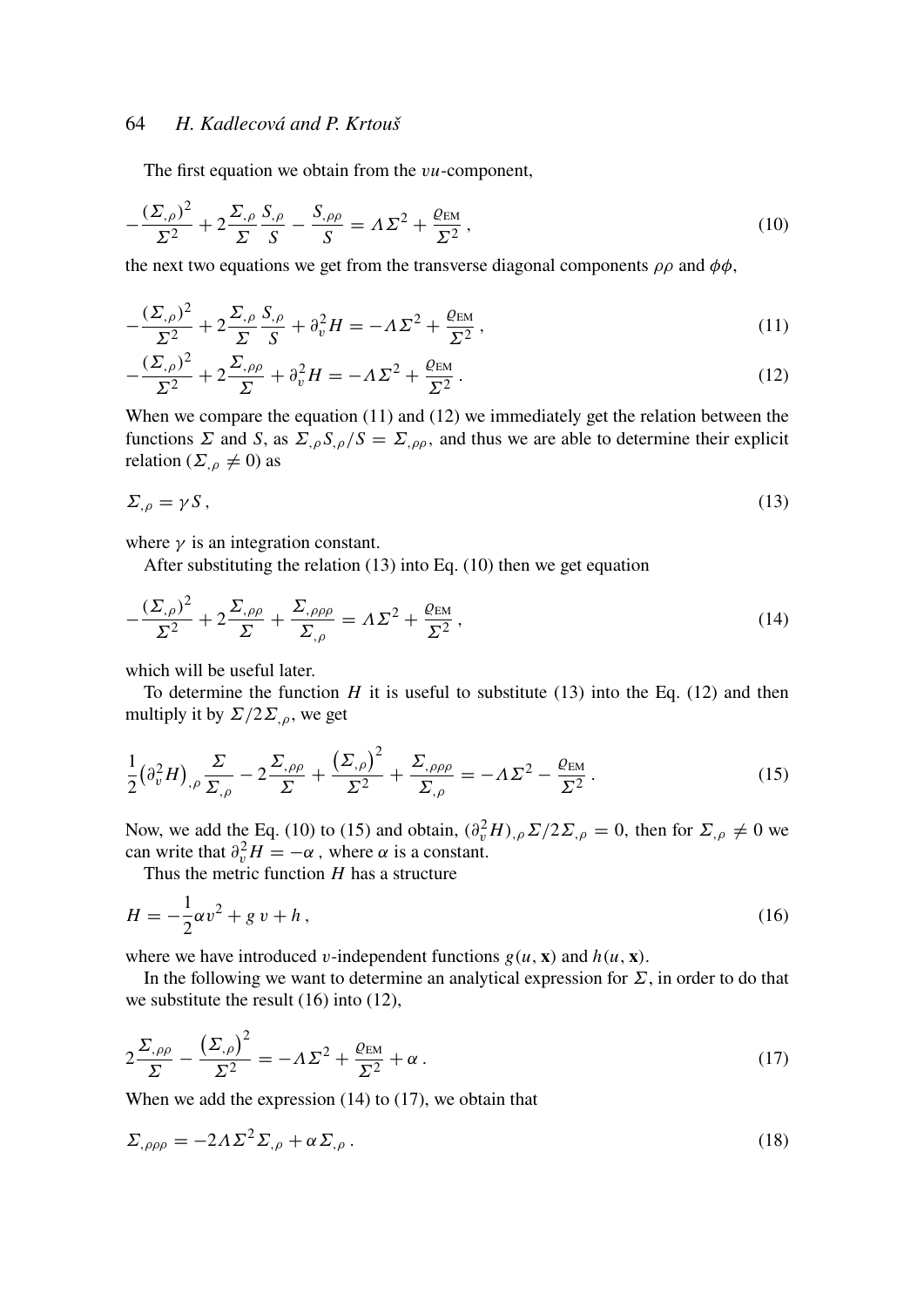We can rewrite the previous equation as  $\Sigma_{,\rho\rho\rho} = -2\Lambda(\Sigma^3)_{,\rho}/3 + \alpha \Sigma_{,\rho}$  to be able to integrate it again as

$$
\Sigma_{,\rho\rho} = -\frac{2}{3}\Lambda\Sigma^3 + \alpha\Sigma + \frac{1}{2}\beta\,,\tag{19}
$$

which we can rewrite as

$$
\frac{1}{2}[(\Sigma_{,\rho})^2]_{,\rho} = -\frac{1}{6}A(\Sigma^4)_{,\rho} + \alpha(\Sigma^2)_{,\rho} + \frac{1}{2}\beta\Sigma_{,\rho}.
$$
\n(20)

After another integration we get the final formula for the derivative of the function  $\Sigma$ ,

$$
\left(\Sigma_{,\rho}\right)^2 = -\frac{1}{3}\Lambda\Sigma^4 + \alpha\Sigma^2 + \beta\Sigma + c\,,\tag{21}
$$

and it can be rewritten using (13) as

$$
\gamma S = \left[ -\frac{1}{3} \Lambda \Sigma^4 + \alpha \Sigma^2 + \beta \Sigma + c \right]^{1/2},\tag{22}
$$

where  $\alpha$ ,  $\beta$  and  $c$  are integration constants which should be determined.

Furthermore, we are able to determine the constant  $c$  explicitly. When we substitute the result (21) and (19) into (17) we immediately obtain that  $c = -\varrho_{EM}$ . The constants  $\alpha$  and  $\beta$ will be determined in the Section 4.1.

#### 3.2 The Einstein–Maxwell equations for the sources

The remaining nontrivial components of the Einstein equations are those involving the gyraton source (7). To write the source equation we have to evaluate the component  $G_{uv}$ using the expressions for derivatives of  $\Sigma$ . Then the component  $G_{uv}$  has the explicit form

$$
G_{uv} = \Lambda \Sigma^2 + \frac{\varrho_{EM}}{\Sigma^2}.
$$
\n(23)

The *ui*-components give equations related to **j**,

$$
\Sigma^2 \mathbf{j} = \frac{1}{2} \text{rot} \left( \Sigma^4 b \right) + \Sigma^2 \text{d} g - \alpha \Sigma^2 \mathbf{a} + 2 \varrho_{\text{EM}} (\mathbf{s} - \mathbf{a}), \tag{24}
$$

where  $b = \text{rot } a$ .

It is useful to split the source equation into divergence and rotation parts:

$$
\operatorname{div}\left(\Sigma^{2}\mathbf{j}\right) = \operatorname{div}\Sigma^{2}(\operatorname{d}g - \alpha\,\mathbf{a})\,,\tag{25}
$$

$$
\operatorname{rot}\left(\Sigma^{2}\mathbf{j}\right)=-\frac{1}{2}\Delta\left(\Sigma^{4}b\right)+\operatorname{rot}\left(\Sigma^{2}\mathrm{d}g\right)-\alpha\operatorname{rot}\left(\Sigma^{2}\mathbf{a}\right)-2\varrho_{\text{EM}}b\,. \tag{26}
$$

These are coupled equations for *g* and a. We will return to them below.

The condition  $(8)$  for the gyraton source gives, that the sources j must be *v*-independent and  $j<sub>u</sub>$  has the structure

$$
j_u = v \operatorname{div}(\Sigma^2 \mathbf{j}) + \iota \,, \tag{27}
$$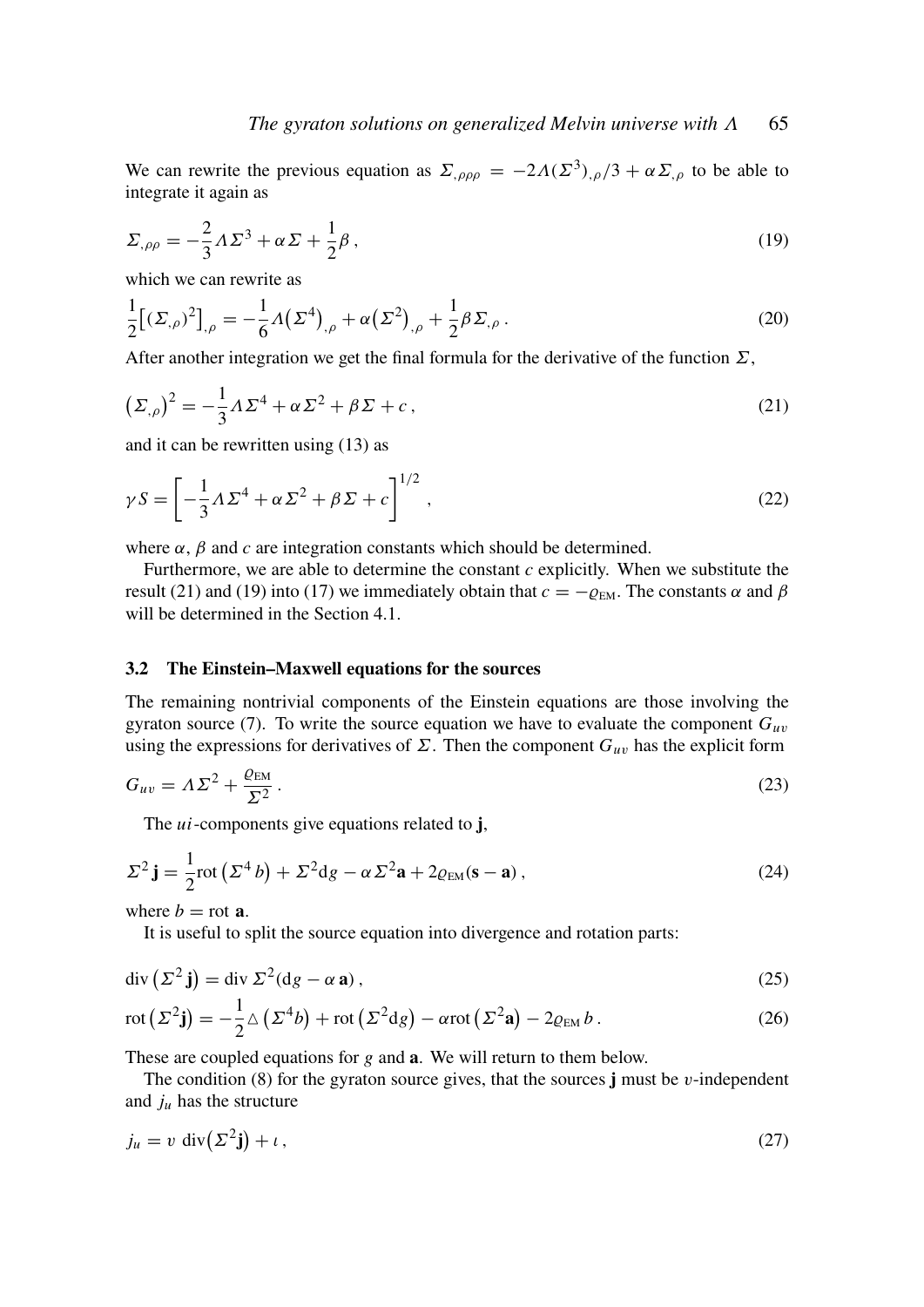where ι(*u*, x) is v-independent function, see Kadlecová and Krtouš (2010) Eq. (2.51). The gyraton source (7) is therefore determined by three v-independent functions  $\iota(u, x)$  and  $j(u, \mathbf{x})$ .

The *uu*-component of the Einstein equation gives

$$
j_u = v \left[ \text{div} \left( \Sigma^2 \text{d} g \right) - \alpha \, \text{div} \left( \Sigma^2 \mathbf{a} \right) \right] + \Sigma^2 \left( \Delta h - \left( \Sigma^{-2} \right)_{,\rho} h_{,\rho} \right)
$$
  
+ 
$$
\frac{1}{2} \Sigma^4 b^2 + 2 \Sigma^2 \mathbf{a} \cdot \text{d} g + (\partial_u + g) \, \text{div} \left( \Sigma^2 \mathbf{a} \right) - \alpha \Sigma^2 \mathbf{a}^2 - 2 \varrho_{EM} \left( \mathbf{s} - \mathbf{a} \right)^2. \tag{28}
$$

Then we can compare the coefficient in front of  $v$  with (25) and we get consistent structure with (27). The nontrivial v-independent part of (28) gives the equation for the metric function *h*,

$$
\Sigma^2 \left( \Delta h - \left( \Sigma^{-2} \right)_{,\rho} h_{,\rho} \right) = \iota - \frac{1}{2} \Sigma^4 b^2 - 2 \Sigma^2 \mathbf{a} \cdot \mathbf{d} g
$$

$$
- (\partial_u + g) \operatorname{div} (\Sigma^2 \mathbf{a}) + \alpha \Sigma^2 \mathbf{a}^2 + 2 \varrho_{EM} (\mathbf{s} - \mathbf{a})^2. \quad (29)
$$

Now, let us return to solution of Eqs. (25) and (26). The first equation simplifies if we use gauge condition

$$
\operatorname{div}(\Sigma^2 \mathbf{a}) = 0. \tag{30}
$$

It can be satisfied due to gauge freedom  $v \to v - \chi$ ,  $\mathbf{a} \to \mathbf{a} - d\chi$ , cf. the discussion in Kadlecová and Krtouš (2010). Such a condition implies the existence of a potential  $\tilde{\lambda}$ , as  $\Sigma^2$  a = rot  $\tilde{\lambda}$ .

The equation (25) now reduces to

 $\overline{a}$ 

$$
\operatorname{div}(\Sigma^2 \mathrm{d}g - \Sigma^2 \mathbf{j}) = 0. \tag{31}
$$

It guarantees the existence of a scalar  $\omega$  such that

$$
dg = \mathbf{j} + \Sigma^{-2} \text{rot}\,\omega \,. \tag{32}
$$

However, we have to enforce the integrability conditions

$$
\text{rot } \mathrm{d}g = 0\,,\tag{33}
$$

which turns out to be the equation for  $\omega$ :

$$
\operatorname{div}(\Sigma^{-2} \mathrm{d}\omega) = \operatorname{rot} \mathbf{j} \,. \tag{34}
$$

We thus obtained the decoupled Eqs. (32) and (34) which determine the metric function *g*.

Substituting  $\Sigma^2$ **a** = rot  $\tilde{\lambda}$  and (32) to (26), and using identity *b* = rot  $(\Sigma^{-2}$ rot  $\tilde{\lambda})$ , we get the decoupled equation for  $\tilde{\lambda}$ :

$$
\frac{1}{2}\Delta\left(\Sigma^4 \operatorname{rot}\left(\Sigma^{-2} \operatorname{rot}\tilde{\lambda}\right)\right) + 2\varrho_{\text{EM}} \operatorname{rot}\left(\Sigma^{-2} \operatorname{rot}\tilde{\lambda}\right) - \alpha \Delta \tilde{\lambda} = -\Delta \omega. \tag{35}
$$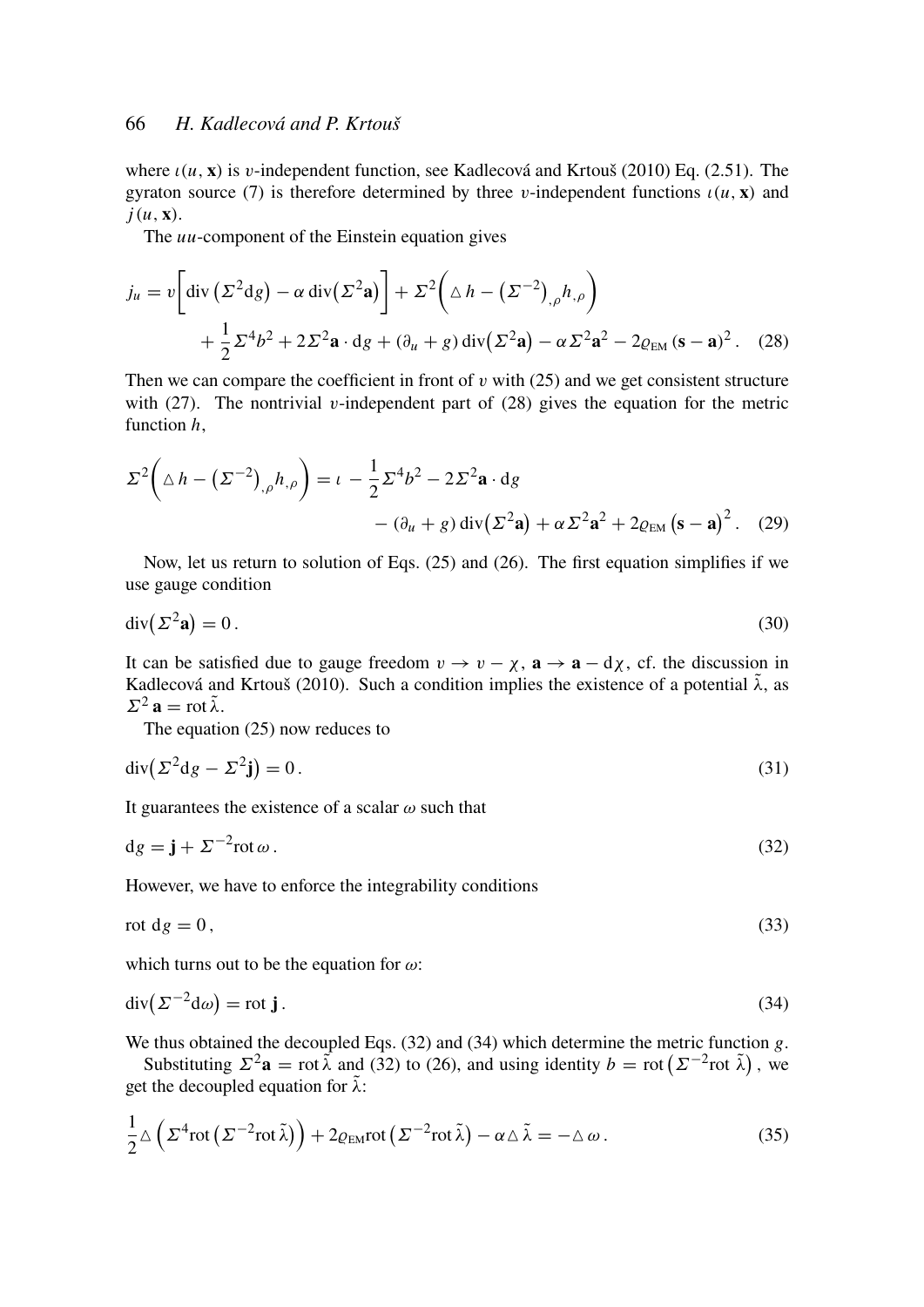It is a complicated equation of the forth order. It can be simplified to an ordinary differential equation if we assume the additional symmetry properties of the fields, e.g. the rotational symmetry around the axis. The potential  $\tilde{\lambda}$  then determines the metric 1-form a through  $\Sigma^2$ **a** = rot  $\tilde{\lambda}$ .

After finding a one can solve the field equations for s. The potential equations give immediately that

$$
s = d\varphi \,.
$$

Substituting to the condition div( $\mathbf{s} - \mathbf{a}$ ) = 0 we get the Poisson equation for  $\varphi$ :

$$
\Delta \varphi = \text{div } \mathbf{a} \,. \tag{37}
$$

Finally, the remaining metric function *h* is determined by the Eq. (29).

#### 4 THE INTERPRETATION OF THE SOLUTIONS

#### 4.1 The geometries of the transversal spacetime

In this section we will investigate the geometry of the transversal metric  $q$  (the wave fronts) (2) and we will determine the constants  $\alpha$ ,  $\beta$  in the final Eq. (21). Subsequently, we will discuss the various geometries of  $q$  in proper parametrization and we will determine the meaning of the parameter  $\gamma$ .

We impose conditions to the derivatives of  $\Sigma$  (i.e. *S*) (21), (19) and (18) while using the relation (13) between  $\Sigma_{\rho}$  and *S* to determine  $\alpha$  and  $\beta$ .

First, we impose conditions at the axis  $\rho = 0$ . We assume that *S* and  $\Sigma_{,\rho}$  vanish at the axis  $\rho = 0$ ,  $S = 0$ ,  $\Sigma_{\rho} = 0$ , second, we can always rescale the metric (2) to get  $\Sigma|_{\rho=0} = 1$ , third, we want no conical singularities there, therefore we assume  $\Sigma_{,\rho\rho}|_{\rho=0} = \gamma$ , which we can be justified by computation of the ratio of the circumference  $o$  divided by  $2\pi$  times radius in limit  $\rho \rightarrow 0$ ,

$$
\frac{o}{2\pi r} = \frac{2\pi \frac{S}{\Sigma}}{2\pi \int \Sigma d\rho} = \frac{1}{\Sigma} \left(\frac{S}{\Sigma}\right)_{,\rho} = \frac{1}{\gamma} \frac{\Sigma_{,\rho\rho} \Sigma - \left(\Sigma_{,\rho}\right)^2}{\Sigma^3} = 1. \tag{38}
$$

Applying the conditions from last paragraph, we obtain

$$
-\frac{1}{3}A + \alpha + \beta - \varrho_{EM} = 0, \quad -\frac{2}{3}A + \alpha + \frac{1}{2}\beta = \gamma.
$$
 (39)

We can then determine the constants  $\alpha$  and  $\beta$  explicitly in terms of the cosmological constant  $\Lambda$ , the density of electromagnetic field  $\varrho_{EM}$  and the parameter  $\gamma$ ,

$$
\alpha = \Lambda - \varrho_{EM} + 2\gamma \,, \quad \beta = -\frac{2}{3}\Lambda + 2\varrho_{EM} - 2\gamma \,.
$$
\n
$$
(40)
$$

We can conveniently rewrite  $(13)$ ,

$$
\left(\gamma S\right)^2 = \left(\Sigma_{,\rho}\right)^2 = \left[-\frac{1}{3}\frac{\Lambda}{\gamma^2}\left(\Sigma^2 - 2\right)\Sigma - \frac{\varrho_{EM}}{\gamma^2}\left(\Sigma - 1\right) + \frac{2}{\gamma}\Sigma\right]\left(\Sigma - 1\right). \tag{41}
$$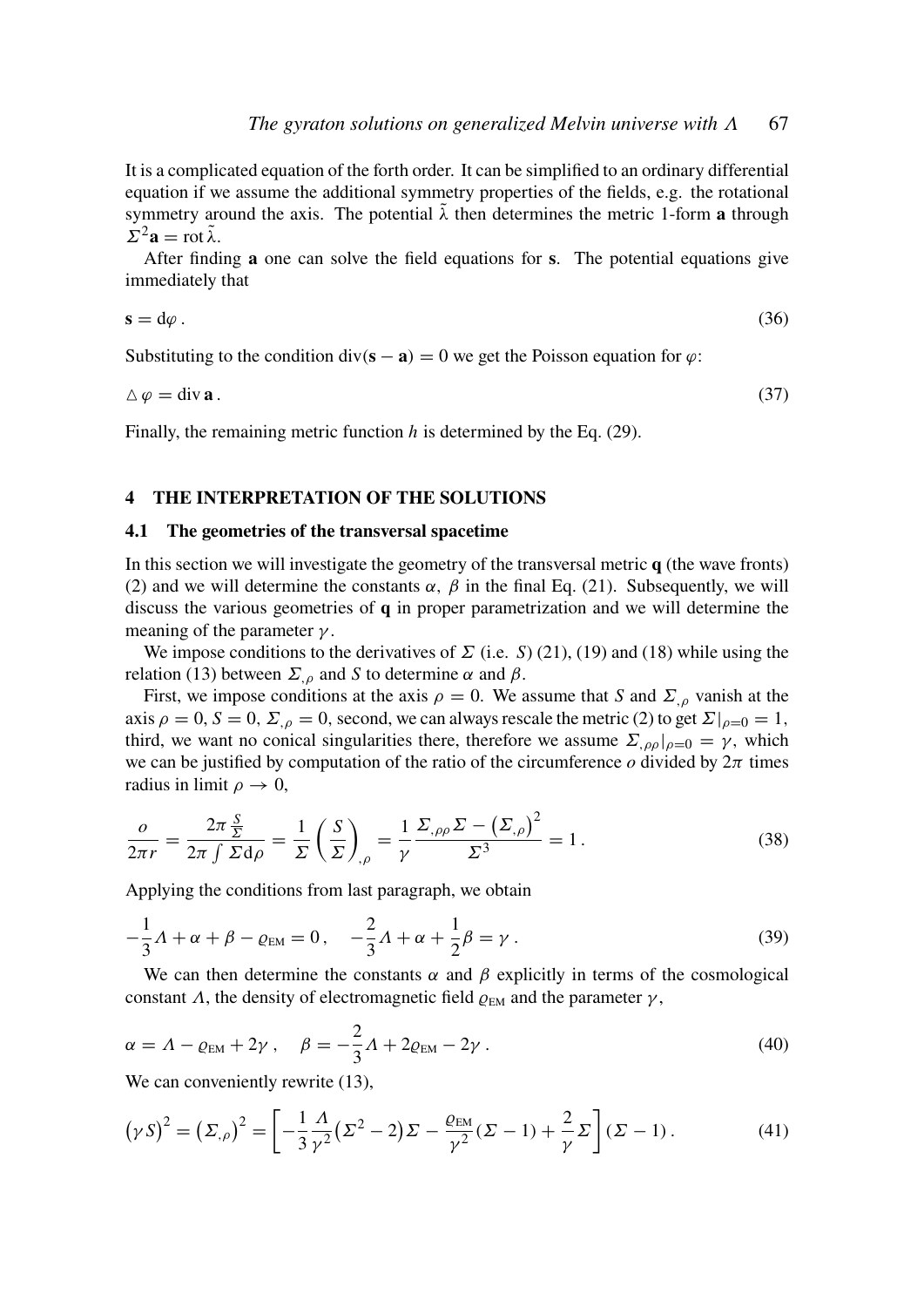Now we know explicitly the constants in the derivative of  $\Sigma$  and we can investigate the interpretation of the generalized Melvin spacetime. It is convenient to introduce new coordinate *x* as

$$
\Sigma = 1 + \gamma x \,,\tag{42}
$$

then we can write that

$$
S = x_{,\rho} \,, \quad \Sigma_{,\rho} = \gamma x_{,\rho} \,. \tag{43}
$$

The transversal metric  $q(2)$  then can be rewritten as

$$
\mathbf{q} = \left(\frac{\Sigma}{S}\right)^2 dx^2 + \left(\frac{S}{\Sigma}\right)^2 d\phi^2 = \frac{1}{G} dx^2 + G d\phi^2,
$$
\n(44)

where we can express the new function *G* as

$$
G = \left(\frac{S}{\Sigma}\right)^2 = -\frac{1}{3}\frac{\Lambda}{\gamma^2}\Sigma^2 + \frac{\alpha}{\gamma^2} + \frac{\beta}{\gamma^2}\frac{1}{\Sigma} - \frac{\varrho_{\text{EM}}}{\gamma^2}\frac{1}{\Sigma^2},\tag{45}
$$

and

$$
S^{2} = \mp \ell^{2} \gamma^{2} x^{4} \mp \ell^{2} \gamma x^{3} + (\mp 3\ell^{2} - \varrho_{EM} + 2\gamma) x^{2} + 2x, \tag{46}
$$

where we denoted  $\mp \ell^2 = \Lambda/3$  where  $\pm =$  sign  $\Lambda$ .

Before we will discuss the possible geometries given by the transversal metric  $q(2)$ and interpret them accordingly we introduce important characteristics for the generalized Melvin spacetime.

The radial radius is then defined as

$$
r = \int_0^x \frac{1}{\sqrt{G}} dx,
$$
\n(47)

the circumference radius is simply given by the function  $G, R =$ *G*. Interestingly, the ratio of the radia is then determined by the derivative of *G*,

$$
\frac{dR}{dr} = \sqrt{G} \frac{d\sqrt{G}}{dx} = \frac{1}{2} G_{,x} \,. \tag{48}
$$

The scalar curvature of **q** can be also written as

$$
\mathcal{R} = -G_{,xx} = -\frac{2}{\Sigma^4} \left[ 3\Sigma_{,\rho} + \frac{2}{3}\Lambda\Sigma^4 - 3\alpha\Sigma^2 - 2\beta\Sigma \right]. \tag{49}
$$

The geometries of the transversal spacetime  $q$  can be illustrated by investigating the function *G* and its roots when we consider different values of  $\Lambda$ ,  $\rho_{EM}$  and of the parameter  $\gamma$ .

First, we consider positive cosmological constant  $\Lambda > 0$  for any  $\varrho_{EM}$  and  $\gamma$  we obtain *closed space* where  $\rho \in (0, \rho_*)$  and  $\rho_*$  represents the first positive root of *G* where in fact the spacetime closes itself. The other characteristics are: the radial radius tends to a finite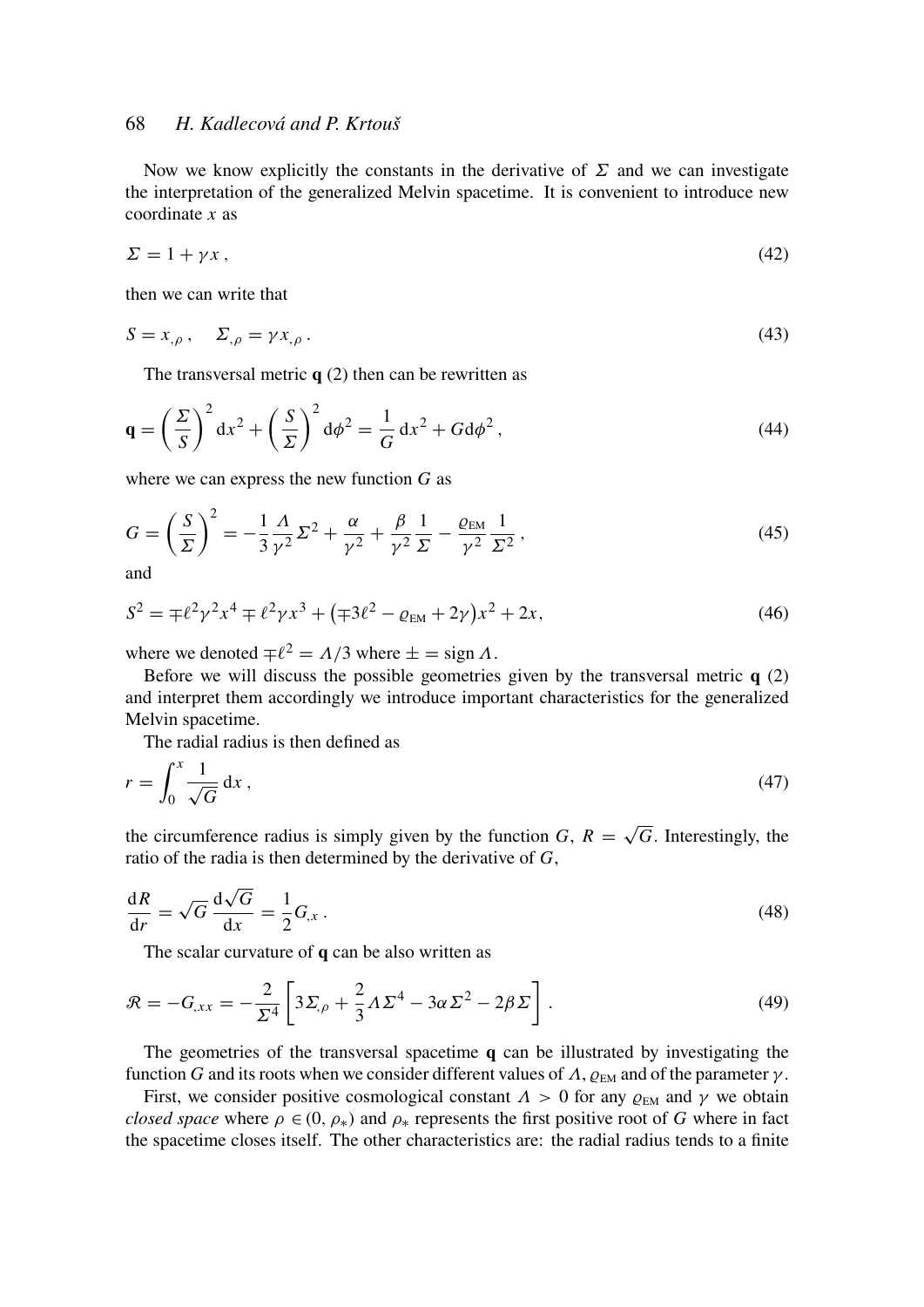

**Figure 1.** The case when  $\Lambda > 0$  which represents closed spacetime. The function *G* is visualized for any value of  $\varrho_{EM}$  and  $\gamma$ . The coordinate  $\rho$ ranges  $\rho \in (0, \rho_*)$  where the  $\rho_*$  is the first root of *G* where the spacetime closes.



**Figure 2.** The case when  $\Lambda = 0$  and  $\rho_{EM} > 2\gamma$ represents the closed spacetime. The function *G* is visualized for  $\varrho_{EM} > 2\gamma$  and the coordinate  $\rho$ ranges  $\rho \in (0, \rho_*)$  where the  $\rho_*$  is the root of G where the spacetime closes.





**Figure 3.** The case when  $\Lambda = 0$  and  $\rho_{EM} =$  $2\gamma$  then represents the closed spacetime with an infinite peak. The function *G* is visualized for  $\rho_{EM} = 2\gamma$  and the coordinate  $\rho$  ranges  $\rho \to \infty$ .

**Figure 4.** The case when  $\Lambda = 0$  and  $\rho_{EM} < 2\gamma$ then represents the open spacetime. The function *G* is visualized for  $\varrho_{EM}$  < 2 $\gamma$  and the coordinate  $\rho$  ranges  $\rho \to \infty$ .

value  $r \to r_*$  at the  $\rho_*$  and the circumference radius vanishes  $R \to 0$  when  $\rho \to \rho_*$ . This special case is visualized in the Fig. 1.

For the vanishing cosmological constant  $\Lambda = 0$  we obtain three possible spacetimes according to the values of  $\rho_{EM}$  and  $\gamma$ .

When  $\varrho_{EM} > 2\gamma$  then we get *closed space* where the range of the coordinate  $\rho$  goes again as  $\rho \in (0, \rho_*)$  and  $\rho_*$  is then the root of *G* and it is the closing point of the universe. The radia are then  $r \to r_*$  and  $R \to 0$  when  $\rho \to \rho_*$ , see the Fig. 2.

When  $\varrho_{EM} = 2\gamma$  then we obtain *closed space with and infinite peak* for  $\rho \to \infty$ . Therefore, when  $\rho \to \infty$  the radial radius tends to infinity  $r \to \infty$  and the circumference radius goes to zero  $R \to 0$ , see the Fig. 3. This case represents the pure Melvin spacetime Bonnor (1954); Melvin (1965) which we discussed in Kadlecová and Krtouš (2010).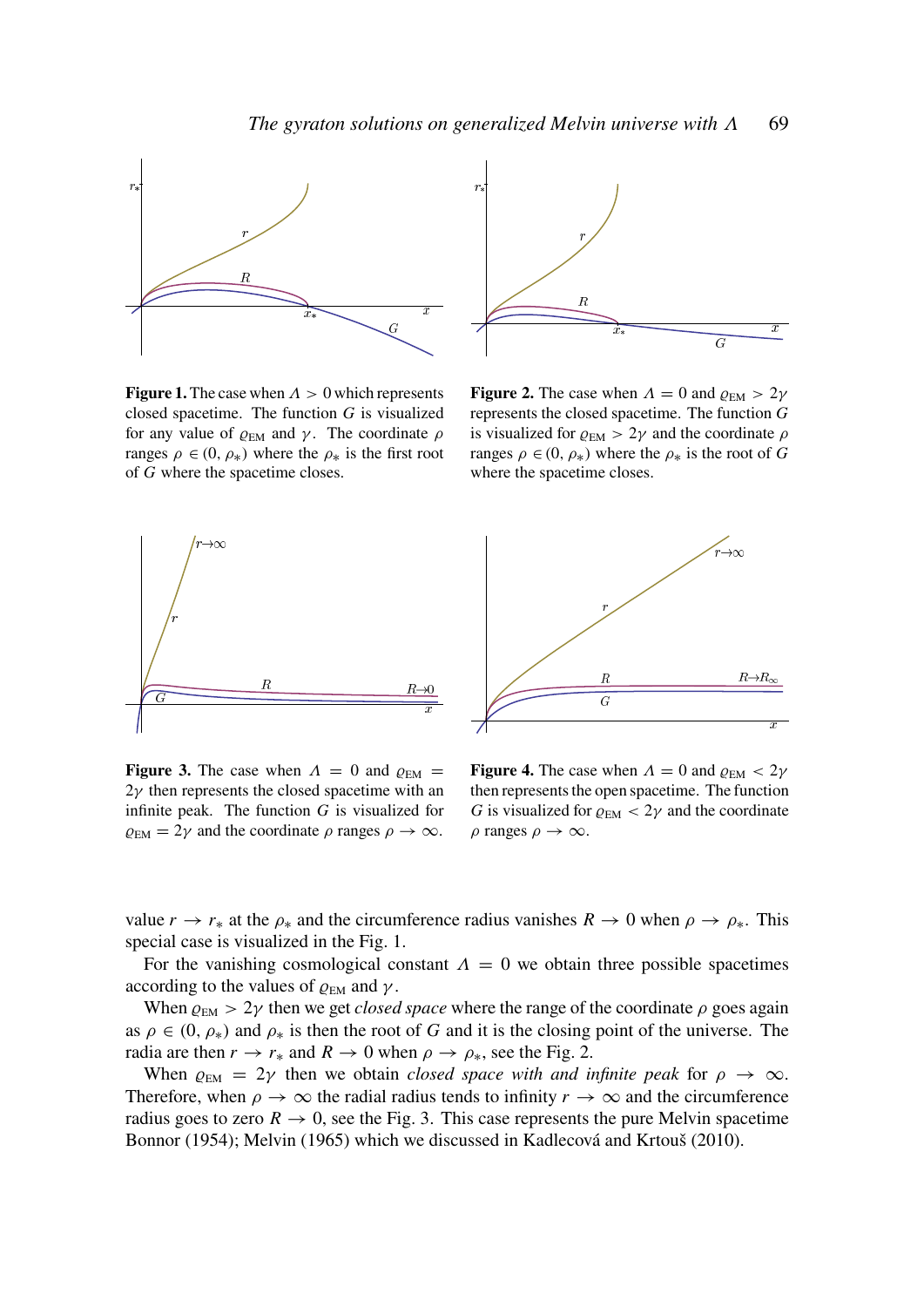



**Figure 5.** The case when  $\Lambda < 0$  and  $\gamma < \gamma_{cr}$ represents the closed spacetime. The coordinate  $\rho$  ranges  $\rho \in (0, \rho_*)$  where the  $\rho_*$  is the root of *G* where the spacetime closes.

**Figure 6.** The case when  $\Lambda < 0$  and  $\gamma = \gamma_{cr}$ represents the asymptotically closed spacetime. The coordinate  $\rho$  ranges  $\rho \in (0, \rho_*)$  where the  $\rho_*$  is the root of *G*. The radial distance tends to infinity and the circumference shrinks to zero.

**Table 1.** Possible geometries of the transversal spacetime q. Here  $\Lambda$  is a cosmological constant,  $\rho_{FM}$ is energy density of the electromagnetic field and  $\gamma$  is the parameter of 'Melviniztion' of the spacetime. Critical value  $\gamma_{cr}(\Lambda, \rho_{EM})$  is determined by the condition that the function *G* has degenerated root at  $\rho_*$ .

| $\Lambda$     | $\varrho_{\text{EM}}, \gamma$ | transversal spacetime     | $\varrho$      | $r _{\rho \to \rho_*}$ | $R _{\rho \rightarrow \rho _*}$ |
|---------------|-------------------------------|---------------------------|----------------|------------------------|---------------------------------|
| $\Lambda > 0$ | any                           | closed space              | $(0, \rho_*)$  | $r_{*}$                | $\theta$                        |
| $\Lambda=0$   | $\gamma < \varrho_{\rm EM}/2$ | closed space              | $(0, \rho_*)$  | $r_{*}$                | $\theta$                        |
|               | $\gamma = \varrho_{\rm EM}/2$ | Melvin universe           | $\mathbb{R}^+$ | $\infty$               | 0                               |
|               | $\gamma > \varrho_{\rm EM}/2$ | open space                | $\mathbb{R}^+$ | $\infty$               | $R_{\infty}$                    |
| $\Lambda < 0$ | $\gamma < \gamma_{cr}$        | closed space              | $(0, \rho_*)$  | $r_{*}$                | $\theta$                        |
|               | $\gamma = \gamma_{cr}$        | closed with $\infty$ peak | $(0, \rho_*)$  | $\infty$               | 0                               |
|               | $\gamma > \gamma_{cr}$        | open space                | $\mathbb{R}^+$ | $\infty$               | $\infty$                        |

When  $\varrho_{EM} < 2\gamma$  then we obtain *an open space* for  $\rho \in (0, \infty)$ . When  $\rho \to \infty$ , the radial radius tends to infinity  $r \to \infty$ ; however, the circumference radius goes to a finite value,  $R \rightarrow R_{\infty}$ , see the Fig. 4.

When we consider the negative cosmological constant  $\Lambda < 0$  we obtain three possible spacetimes according to the values of  $\gamma$ . For  $\gamma$  smaller than certain critical value  $\gamma_{cr}$  (which depends on  $\Lambda$  and  $\varrho_{EM}$ ), we get *closed space* where the range of the coordinate  $\rho$  goes again as  $\rho \in (0, \rho_*)$  and  $\rho_*$  is then the root of *G* and the closing point of the universe. The radia are then  $r \to r_*$  and  $R \to 0$  when  $\rho \to \rho_*$ , see the Fig. 5.

When  $\gamma = \gamma_{cr}$ , we obtain *closed space with and infinite peak* where the range of the coordinate  $\rho$  goes as  $\rho \in (0, \rho_*)$  and  $\rho_*$  is the root of *G*. The radia are then  $r \to \infty$  and  $R \to 0$  when  $\rho \to \rho_*$ , see the Fig. 6.

When  $\gamma > \gamma_{cr}$ , we obtain *open space* for  $\rho \in (0, \infty)$ . For  $\rho \to \infty$ ,  $r \to \infty$ , and  $R \rightarrow R_{\infty}$ , see the Fig. 7.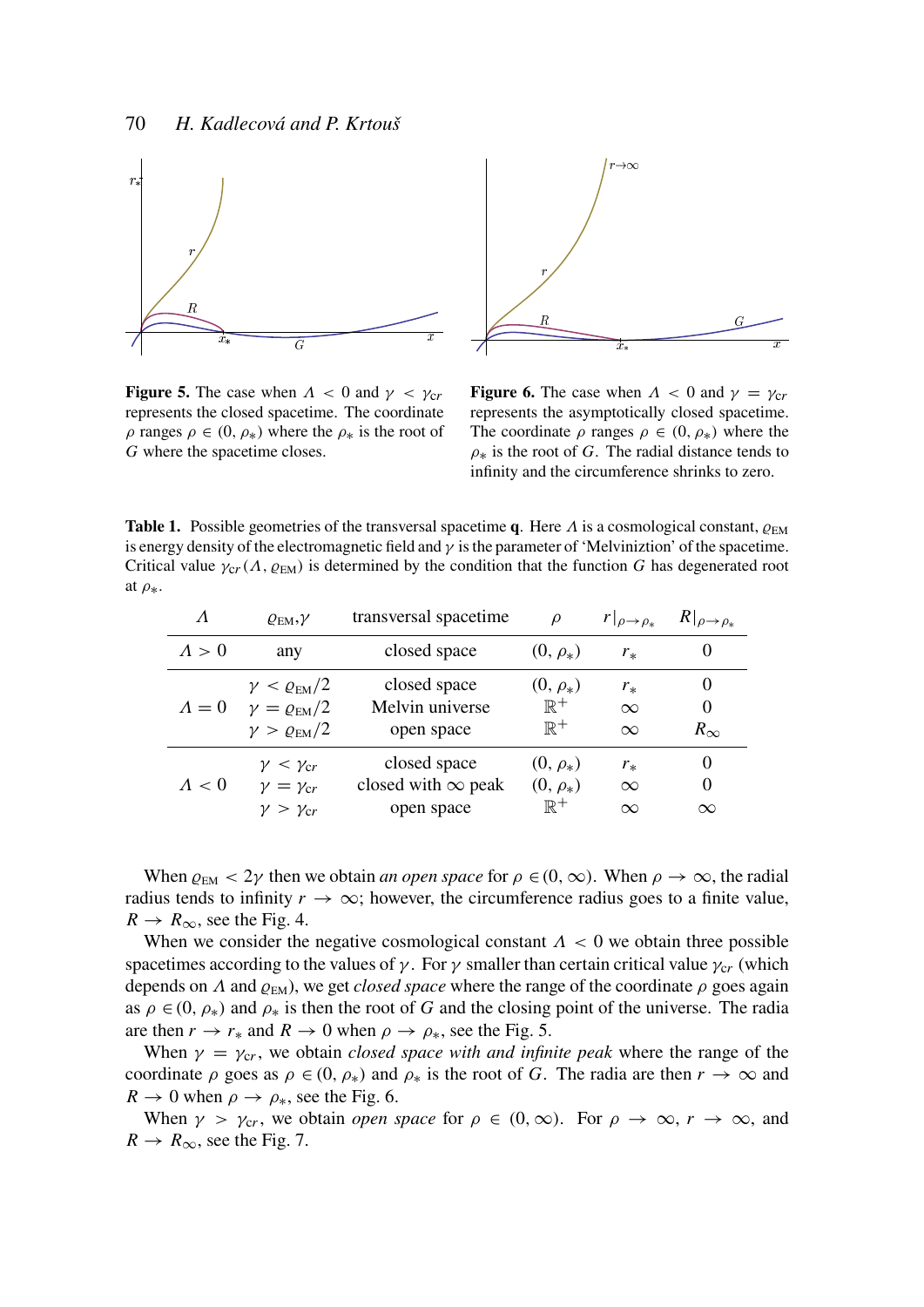

**Figure 7.** The case when  $\Lambda < 0$  and  $\gamma > \gamma_{cr}$  represents the open spacetime. The coordinate  $\rho$  takes positive real values. For  $\rho \to \infty$ ,  $r \to \infty$ , and  $R \to R_{\infty}$ , see the Fig. 7.

We have summarized our resulting geometries arising from the generalized Melvin universe in a Table 1.

To conclude this section, we have investigated the transversal spacetime of the generalized Melvin universe. We have identified the constants  $\alpha$  and  $\beta$ , interpreted them in terms of the cosmological constant  $\Lambda$ ,  $\varrho_{EM}$  and  $\gamma$ . After suitable parametrization of the transversal spacetime we have discussed all possible cases of universes which are contained in the generalized Melvin universe. The Melvin universe occurs as a special case. We have visualized these cases in figures and summarized them in the Table 1.

The parameter  $\gamma$  changes the character of the influence of the electromagnetic field on the geometry. With larger  $\gamma$  the influence is stronger and for  $\Lambda \leq 0$  it can even change the global structure of the spacetime, what exactly happens for the critical value  $\gamma_{cr}$  (for  $\Lambda = 0$ )  $\gamma_{cr} = \varrho_{EM}/2$ ).

#### 4.2 The backgrounds for our solutions

The background spacetimes are defined as a limit when  $h = g = 0$  and  $\mathbf{a} = 0$ , then the metric (1) reduces to

$$
\mathbf{g} = \mathbf{q} - \Sigma^2 \, \mathrm{d}u \vee \mathrm{d}v + \alpha v^2 \Sigma^2 \, \mathrm{d}u^2 \,. \tag{50}
$$

The metric (50) admits one killing vector  $\partial_{\phi}$  which corresponds to cylindrical symmetry.

Using the adapted null tetrad **k** =  $\partial_v$ , **l** =  $\Sigma^{-2}(\partial_u + \alpha v^2 \partial_v / 2)$ , **m** =  $(\Sigma^{-1} \partial_\rho -$ Using the adapted null tetrad  $\mathbf{k} = \partial_v$ ,  $\mathbf{l} = \sum^{\infty} (\partial_u + \alpha v^2 \partial_v / 2)$ ,  $\mathbf{m} = (\sum_i \alpha_i \Sigma S^{-1} \partial_{\phi}) / \sqrt{2}$ , the only non-vanishing components of Weyl and Ricci tensors are,

$$
\Psi_2 = \frac{1}{2\Sigma^4} (\beta \Sigma - 2\varrho_{EM}), \quad \Phi_{11} = \frac{1}{2\Sigma^4} \varrho_{EM}.
$$
\n(51)

This demonstrates that the generalized Melvin universe is a non-vacuum solution of type D, except the points where  $\Psi_2 = 0$ .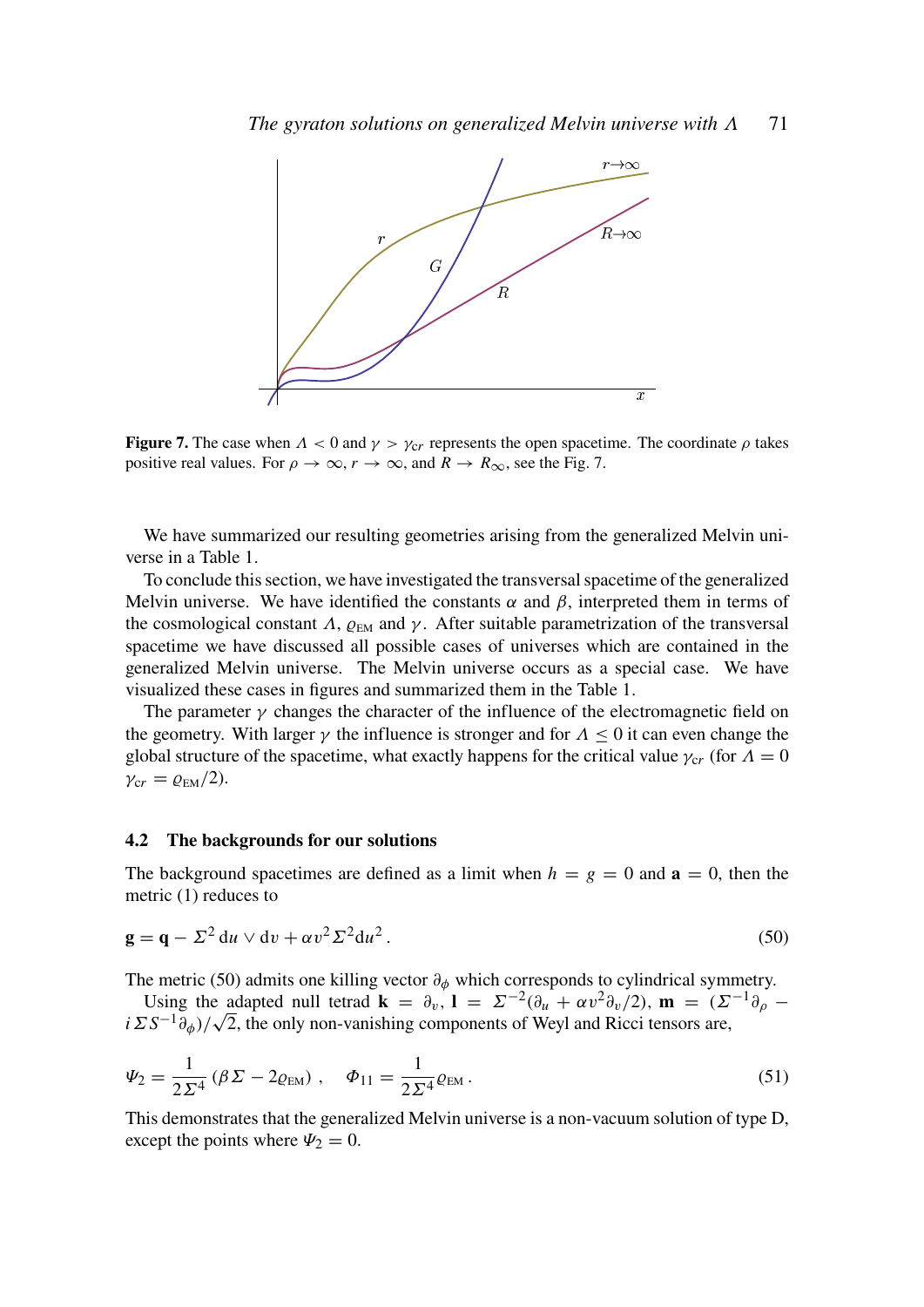**Table 2.** Some of possible background spacetimes in the case  $\gamma = 0$  which represents the direct product of two 2-spaces of constant curvature. The parameter  $\Lambda_{+} = \Lambda + \rho_{\text{EM}}$  gives the geometry of the wave front and  $\Lambda = \Lambda - \varrho_{EM}$  determines the conformal structure of the background.

| $\Lambda_{+}$   | $\Lambda$                     | geometry           | background        |         | $\varrho_{\rm EM}$ |
|-----------------|-------------------------------|--------------------|-------------------|---------|--------------------|
| 0               | $\Omega$                      | $E^2 \times M_2$   | Minkowski         | $= 0$   | $= 0$              |
| $\Lambda$       | $\Lambda$                     | $S^2 \times dS_2$  | Nariai            | > 0     | $= 0$              |
| $\Lambda$       | $\Lambda$                     | $H^2 \times AdS_2$ | anti-Nariai       | $\lt 0$ | $= 0$              |
| $Q_{\text{EM}}$ | $-\varrho_{\text{\tiny{EM}}}$ | $S^2 \times AdS_2$ | Bertotti-Robinson | $= 0$   | > 0                |
| $2\Lambda$      | 0                             | $S^2 \times M_2$   | Plebański-Hacyan  | > 0     | $=$ $\Lambda$      |
| $\theta$        | $2\Lambda$                    | $E^2 \times AdS_2$ | Plebański-Hacyan  | < 0     | $= \Lambda $       |

The background metric (50) contains several sub-solutions. For  $\Lambda = 0$  and  $\varrho_{EM} = 2\gamma$  we obtain the Melvin universe which serves as a background in Kadlecová and Krtouš (2010) and the the only non-vanishing Weyl and curvature scalars are

$$
\Phi_2 = -\frac{\varrho_{EM}}{2\Sigma^4}(2-\Sigma) = \frac{1}{2}\frac{\varrho_{EM}}{\Sigma^4}\left(-1+\frac{1}{4}\varrho_{EM}\rho^2\right), \quad \Psi_{11} = \frac{1}{2\Sigma^4}\varrho_{EM},\tag{52}
$$

where we have used the  $\Sigma = 1 + \rho_{EM} \rho^2 / 4$  which specifies the Melvin spacetime. The scalar curvature of the transversal spacetime q (49) then becomes

$$
\mathcal{R} = 0,\tag{53}
$$

which agrees with Kadlecová and Krtouš (2010).

For  $\Sigma = 1$  we get the direct product background spacetimes, the metric (50) reduces to

$$
\mathbf{g} = \mathbf{q} - \mathrm{d}u \vee \mathrm{d}v + \alpha v^2 \, \mathrm{d}u^2 \,,\tag{54}
$$

the only non-vanishing Weyl and curvature scalars then are

$$
\Psi_2 = \frac{1}{2} \left( \beta - 2 \varrho_{EM} \right) = -\frac{A}{3}, \quad \Phi_{11} = \frac{1}{2} \varrho_{EM} \,. \tag{55}
$$

The scalar curvature of the transversal spacetime  $q(49)$  then becomes

$$
\mathcal{R} = 2(\Lambda + \varrho_{EM}),\tag{56}
$$

which agrees with Kadlecová et al. (2009).

To summarize the background metric (50) generalizes the metric for the pure Melvin universe and the direct product spacetimes into one background metric and combines their properties.

#### 5 THE SCALAR POLYNOMIAL INVARIANTS

The scalar invariants are important characteristics of gyraton spacetimes. The gyratons in the Minkowski spacetime Frolov et al. (2005) have vanishing invariants (VSI) Pravda et al. (2002), the gyratons in the AdS Frolov and Zelnikov (2005) and direct product spacetimes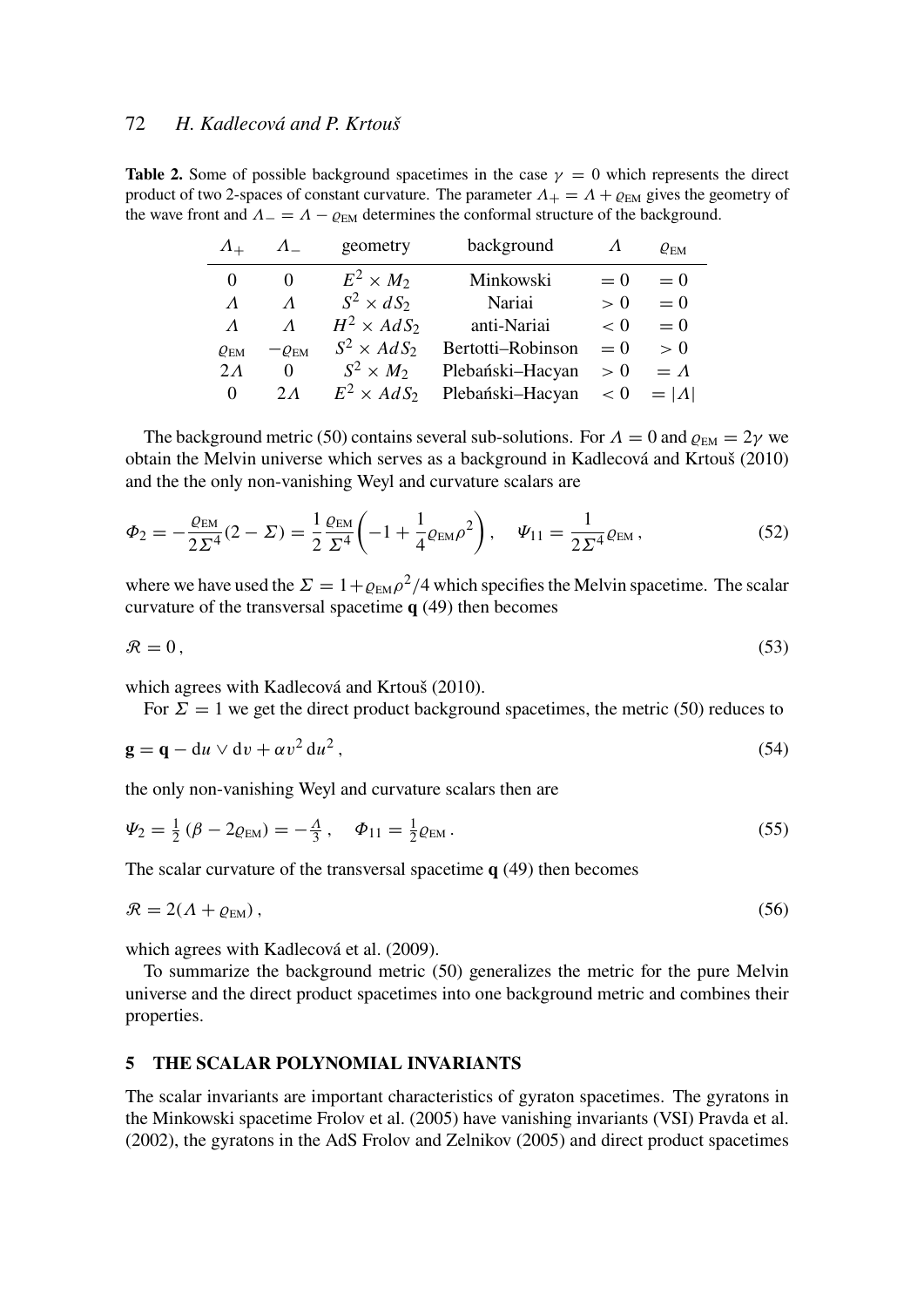Kadlecová et al. (2009) have all invariants constant (CSI) Coley et al. (2006). The invariants are independent of all metric functions  $a_i$  which characterize the gyraton, and have the same values as the corresponding invariants of the background spacetime. We have shown that similar property is valid also for the gyraton on Melvin spacetime Kadlecová and Krtouš (2010), but the invariants are functions of the coordinate  $\rho$  and depend on the constant density  $\varrho_{\text{EM}}$ .

In these cases, the invariants are independent of all metric functions which characterize the gyraton, and have the same values as the corresponding invariants of the background spacetime. We observed that similar property is valid also for the gyraton on Melvin spacetime and it is valid also for its generalization with  $\Lambda$ , however, in this case the invariants are generally *non-constant*, namely, they depend on the coordinate  $\rho$ . This property is a consequence of general theorem holding for the relevant subclass of Kundt solution, see Theorem II.7 in Coley et al. (2010). For more details, see Kadlecová (2013).

# 6 CONCLUSION

Our work generalizes the studies of the gyraton on the Melvin universe Kadlecová and Krtouš (2010). Namely we have generalized the transversal background metric for the pure Melvin universe where instead of the coordinate  $\rho$  we have assumed general function *S* dependent only on the coordinate  $\rho$ . This change enabled us to find new solutions with possible nonzero cosmological constant. This is not allowed for the pure Melvin background spacetime. We were able to derive relation between metric functions Σ and *S* from the source free Einstein–Maxwell equations. The derivative of the function  $\Sigma_{\rho}$  is then polynomial in the function  $\Sigma$  itself and contains four parameters. We have showed that these parameters can be expressed using constants  $\Lambda$ ,  $\varrho_{EM}$  and  $\gamma$ .

The Einstein–Maxwell equations reduce again to the set of linear equations on the 2-dimensional transverse spacetime which has non-trivial geometry given by the generalized Melvin spacetime (2). Fortunately, these equations do decouple and they can be solved least in principle for any distribution of the matter sources.

In detail, we have studied the transversal geometries of generalized Melvin spacetime (2). We have discussed the various possible values of constants  $\Lambda$ ,  $\rho_{EM}$  and  $\gamma$ . It occurs that for  $\Lambda > 0$  the transversal geometry represents only one type of space, the case  $\Lambda = 0$  includes three different spaces, one of them corresponds to the Melvin spacetime as a special case. The case  $\Lambda$  < 0 also describes three types of spaces. We have visualized them in several figures in Section 4 and summarized them in the Table 1. Thanks to this discussion we were able to interpret the parameter  $\gamma$  as the parameter which makes the electromagnetic field of the direct product spacetimes stronger.

We have investigated the polynomial scalar invariants. In this generalized case, the invariants are again not constant and they are functions of the metric function  $\Sigma$  and the full gyratonic metric has the same invariants as the background metric.

#### ACKNOWLEDGEMENTS

The present work was supported by the grant GAUK 12209 by the Czech Ministry of Education, the project SVV 261301 of the Charles University in Prague and the LC06014 project of the Center of Theoretical Astrophysics.